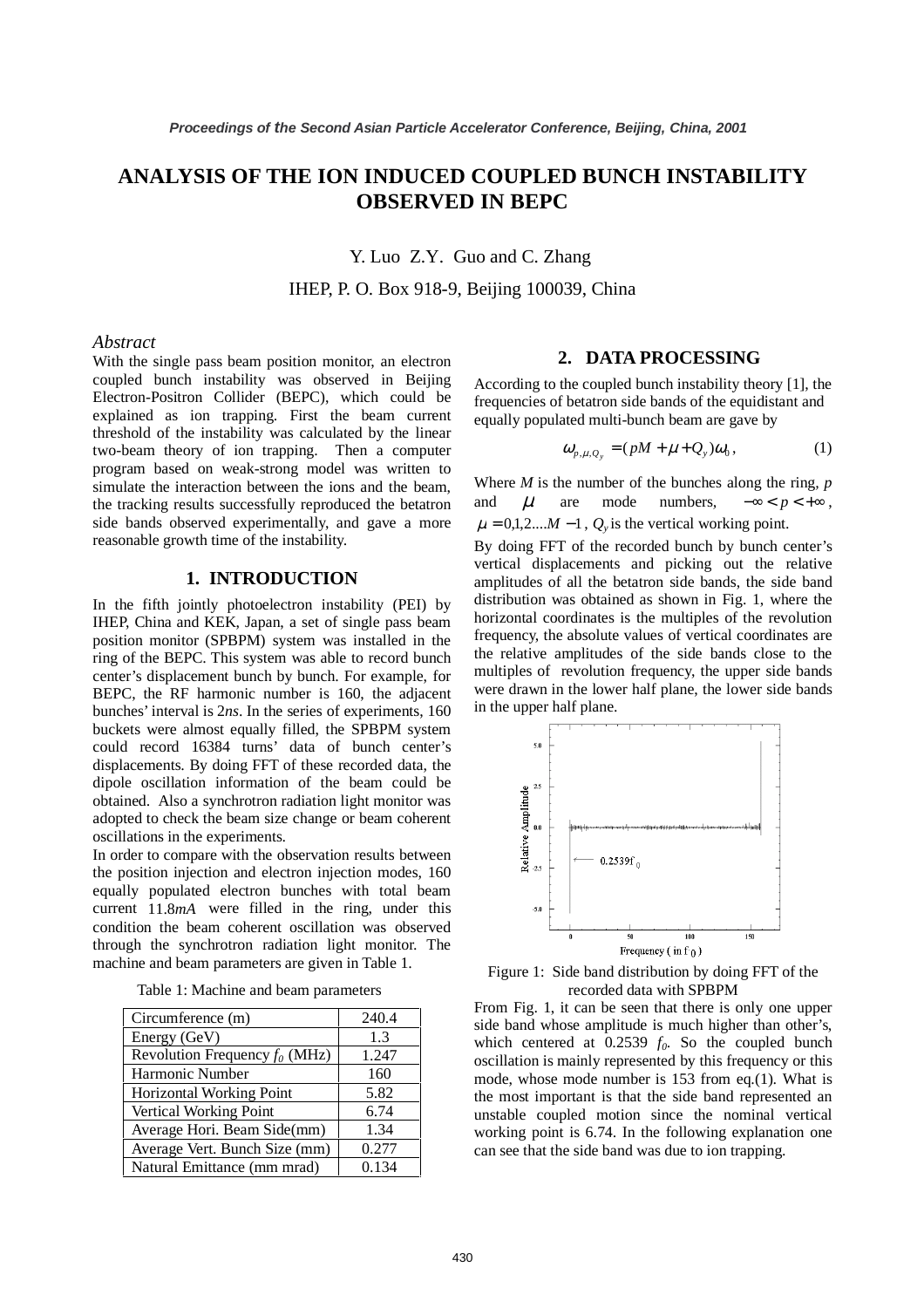## **3. LINEAR TWO BEAM THEORY EXPANALATION**

Under the assumption of the linear two-beam theory of ion trapping [2], the ion's oscillation angular frequency is given by

$$
\omega_{i,y} = \left[ \frac{2\lambda_e r_p c^2}{A \sigma_{e,y} (\sigma_{e,x} + \sigma_{e,y})} \right]^{1/2}, \quad (2)
$$

The dispertion relation as

$$
(\Omega^2 - \omega_{i,y}^2)[(\Omega - n\omega_0)^2 - \omega_{e,y}^2 - Q_y^2 \omega_0^2] = \omega_{i,y}^2 \omega_{e,y}^2, (3)
$$

where

$$
\omega_{e,y}^2 = \frac{2\lambda_i r_e c^2}{\gamma \sigma_y (\sigma_x + \sigma_y)} = \frac{Am_p}{\gamma m_e} \eta \omega_{i,y}^2, \qquad (4)
$$

 $\Omega$  is coupled oscillation frequency between the ion and the beam,  $Q_{y}$  the beam's vertical working point,  $\gamma$  the beam relativity energy factor,  $\eta$  the ion neutralization factor,  $m_e$  and  $m_p$  the masses of electron and proton respectively. ,  $v_i = \frac{\omega_{i,y}}{\omega}$ , eq.(2) can be

Defining  $\omega_{\scriptscriptstyle 0}$  $x = \frac{\Omega}{\sqrt{2}}$  $\overline{0}$ , ω  $V_e = \frac{\omega_{e,y}}{\omega_0}, V_i = \frac{\omega_{i,j}}{\omega_0}$ rewritten as

$$
(x^{2} - v_{i}^{2})[(x - n)^{2} - v_{e}^{2} - Q_{y}^{2}] = v_{i}^{2}v_{e}^{2}. \qquad (5)
$$

ω

So under a certain beam current, for a mode number *n* to solve the above equation, if one root's imaginary part is positive, the beam-ion system is unstable. Since the coefficients of eq.(5) are all real, the imaginary roots should be paired, so if the imaginary part of one root is not equal to zero, the beam is not stable, the growth rate  $\tau_g^{-1}$  is given

$$
\tau_g^{-1} = \omega_0 |\text{Im}(x)|. \tag{6}
$$

For the above specific experimental condition, assuming neutralization factor 0.001, mode number *n*=7, solving eq.(5) for different beam current, the dependence of the real part of  $\Omega/\omega_0$  and  $\omega_{i,y}/\omega_0$  vs. beam current are shown in Fig. 2, the imaginary part of  $\Omega/\omega_0$  vs. beam



Figure 2: Re{ $\Omega/\omega_0$ },  $\omega_{i,y}/\omega_0$  vs. beam current

From Fig. 2, when the beam current is between  $8.6~$ 9.6*mA*, which is close to experimental current 11.8*mA*, the beam oscillation frequency is almost equal to that of the ion beam, both about  $0.26 f_0$ . So at this current there should be one peak centered at this frequency in the beam spectrum, which is very close to the observed highest side band's frequency.

And from Fig. 3 at this beam current the imaginary part of  $\Omega/\omega_0$  is not equal to zero, so the system is unstable in dipole mode oscillation. This can explained why from the synchrotron light monitor the light spot was unstable. From eq.(6), the growth time was given about  $0.035ms$ , which is much faster and so unbelievable.



Figure 3:  $|\text{Im}\{\Omega/\omega_0\}|$  vs. beam current

## **4. PROGRAM SIMULATION**

Since the linear two-beam theory of ion trapping assumes the linear interaction between the ion beam and electron beam, and it is also not sufficient to look into the side bands etc. Now based on the weak-strong model [3], a simulation program was written and used for the tracking of interaction between the ions and bunches.

The ions in the program are represented by macroparticles. They are assumed to be located only at several locations along the ring, usually those locations are equally distributed along the ring. The bunches are assumed to be rigid three dimensional gaussian distributions, which couldn't be influenced by the forces exerted by the ions. At one ion location, when a bunch passes by, all the ions interact with the bunch, while no bunch passing by, the ions shift until hitting the pipe wall and lost. The center of the rigid bunch transfers according to the linear magnet transfer matrix.

One ion's velocity change  $\Delta v_{x,y}$  when a bunch passing by is

$$
\Delta v_y + i \Delta v_x = -\frac{n_e r_p c}{A} \cdot \sqrt{\frac{2\pi}{(\sigma_{e,x}^2 - \sigma_{e,y}^2)}} \cdot f(x, y), \quad (7)
$$

where  $n_e$  the electron particle number in the bunch, *A* the mass number of the ion,  $x$  and  $y$  the ion's displacements with respect to the center of the bunch,  $f(x, y)$  is dimensionless function related to the bunch